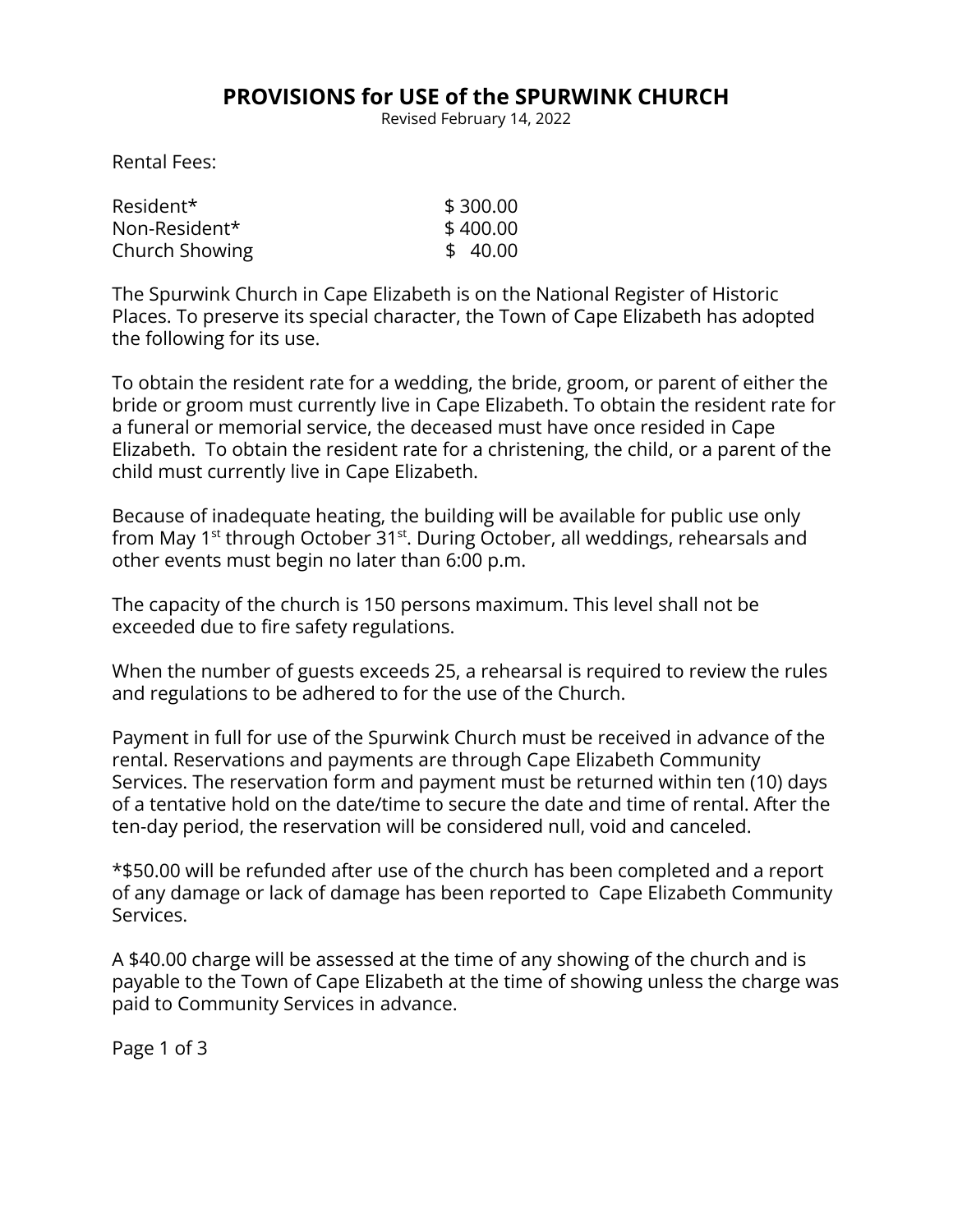Reservations will be approved in writing by Cape Elizabeth Community Services and a copy returned to the renter. Any requested changes to the original reservation must be made in writing to Community Services. Approval or denial of changes will be at the discretion of Community Services. Approved changes will be in writing and a copy returned to the renter. If a change is unable to be accommodated, Community Services will submit the denial to the renter in writing.

Cancellation of the church reservation will result in the forfeiture of the \$50.00 security deposit if canceled six months or more prior to the reservation date. If a church reservation is canceled less than six months from the reservation date, all rental fees and security deposit will be forfeited.

The Town of Cape Elizabeth may cancel reservations due to unforeseen circumstances, events, or conditions or if the Town is unable to provide access to the church for any reason. In the case of a cancellation initiated by the Town, all reservation and deposit monies will be refunded. By completing the reservation form, the reserving parties are agreeing and acknowledging that in the case of a cancellation initiated by the Town, the Town will not be responsible for any consequential damages or any damages or expenses of any kind other than the return of the reserving parties' reservation and deposit monies.

Rentals shall be scheduled for 2-hour intervals. The church will be opened one hour ahead of the scheduled start time of the event and closed 1 hour after the scheduled start time of the event. For example, if the scheduled start time is 1:00 p.m. the church will open at 12:00 p.m. and close at 2:00 p.m. The church must be cleaned and clear of attendees and vendors by the time the church closes.

Rehearsals shall be scheduled for 1-hour so they must begin promptly at the scheduled start time. For example, if the scheduled start time is 5:00 p.m. the church will be available 5:00 – 6:00 p.m.

If there is more than one event scheduled on the same day, the opening time of the second scheduled event shall not be less than 1-hour within the closing time of the first. For example, if the first event begins at 1:00 p.m. the second event can not be scheduled to begin earlier than 4:00 p.m.

| Event #1                | Event #2                |
|-------------------------|-------------------------|
| Church Opens 12:00 p.m. | Church Opens 3:00 p.m.  |
| Event Begins 1:00 p.m.  | Event Begins 4:00 p.m   |
| Church Closes 2:00 p.m. | Church Closes 5:00 p.m. |

Page 2 of 3